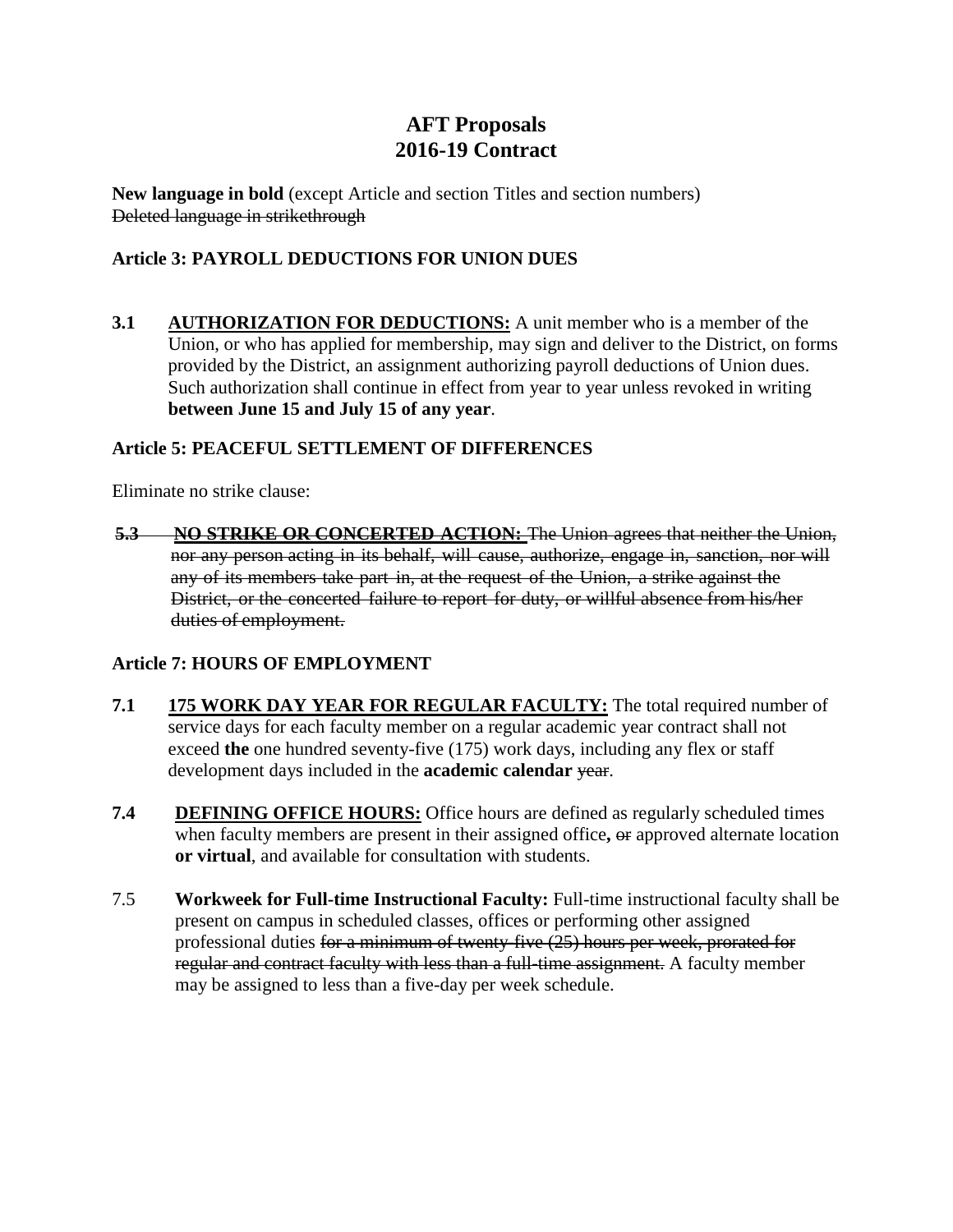### **ARTICLE 8: PAY AND ALLOWANCES**

- **8.9.2** Both teaching and related work experience will be evaluated as set forth in Sections 8.3. of this Agreement. As with the regular academic employee salary schedule, high school and college level teaching experience will be recognized on a year-for-year basis up to five years. The maximum initial step placement on the part-time employee salary schedule will be at Step 8, except for holders of an earned doctorate or members of the California Bar, for whom the maximum initial placement will be at Step 10. *Step 1 of the part-time salary schedule is inactive as of September 1999. Can we renumber the steps?*
- 8.14 LARGE CLASS PAY: A large class for the purpose of additional compensation under the terms of this Article is defined as having 40 70 or more students enrolled at census.

Deans will engage in a collaborative process with department faculty to determine which courses can be appropriately designated as "large classes". Eligible courses are those that meet general education, UC, and CSU requirements, those that meet graduation requirements, major requirements, and vocational courses required for a certificate, degree, or transfer. (Ineligible courses are television courses, open skills labs, Cooperative Education, all matriculation activities, team sports, team taught courses, independent study, and all courses numbered in the 600's and 700's.

Assignment to teach a large class is voluntary.

Additional compensation is at the special rate of pay and does not affect the FLC for the course. The compensation is consideration for the extra time needed for required paperwork.

Additional weekly compensation for large classes: 70-94 students 3 hours 95-119 students 4 hours 120-144 students 5 hours 145-169 students 6 hours

AFT and the District agree to the above for a trial period of four (4) semesters beginning with the Fall 2005 semester. This agreement may be extended by mutual consent.

This shall remain in effect until June 30, 2015.

**Teaching large classes result in additional preparation time and/or time grading, time, spent with individual students, etc. Faculty with such assignments shall be granted additional credit for such classes. Credit for oversize classes will be granted on the basis of actual enrollment on the first census for the class. Credit for oversize classes will be assigned using the following formula:**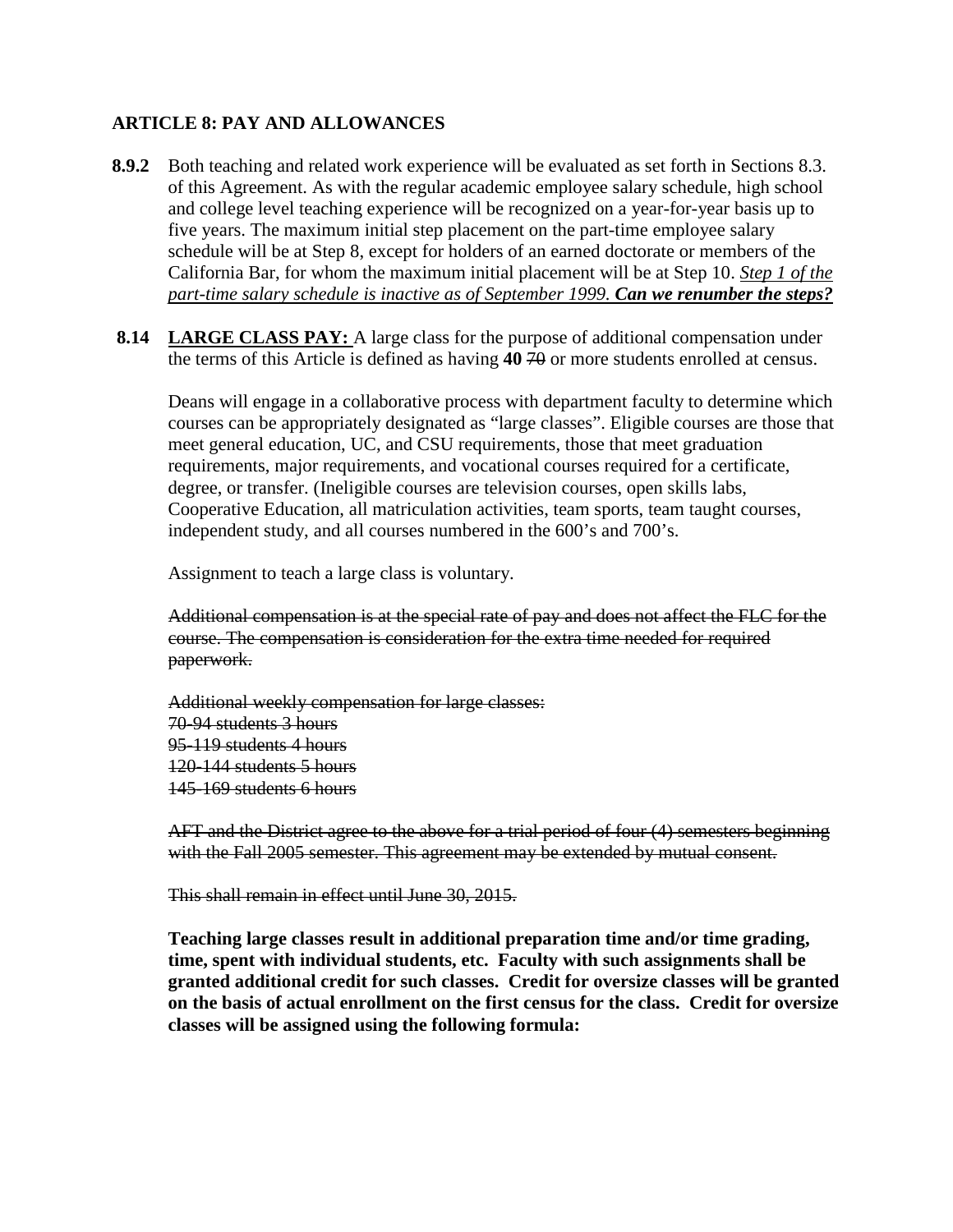| Number of Students | Lecture Hour<br><b>Equivalents</b> |
|--------------------|------------------------------------|
| 40 or less         | 1.0                                |
| 41-55              | 1.2                                |
| 56-70              | 1.4                                |
| 71-85              | 1.6                                |
| 86-100             | 1.8                                |
| 101-115            | 2.0                                |
| 116-130            | 2.2                                |
| 131-145            | 2.4                                |
| 146-160            | 2.6                                |

**Hourly salaries of adjunct part-time teaching oversized classes will be multiplied by the appropriate Lecture Hour Equivalent as listed above.**

**This section also applies to online courses.**

### **COMPENSATION**

Goals:

- 1. Formula for raises based on Property Taxes increase
- 2. Increase in Medical Cap
- 3. Improve program for Part-time medical benefits
- 4. Define Parity for part-timers
- 5. Create a salary schedule for part-time faculty that mirrors the salary schedule for regular faculty (steps and columns) bases on parity definition

#### **ARTICLE 9: HEALTH AND WELFARE BENEFITS**

#### **9.2 MEDICAL PREMIUM CAP AMOUNT:**

**Faculty can have the health care premiums for the summer deducted over 10 months.**

#### **ARTICLE 10: RETIREMENT**

#### **10.7 SPECIAL RETIREMENT PRIVILEGES.**

- **10.7.1 Full and part-time faculty members that retire shall be eligible for the following special privileges upon retirement from the SMCCCD:** 
	- **1. upon request, special identification card;**
	- **2. library privileges;**
	- **3. attendance at graduation;**
	- **4. free parking;**
	- **5. half-price admission for designated college activities;**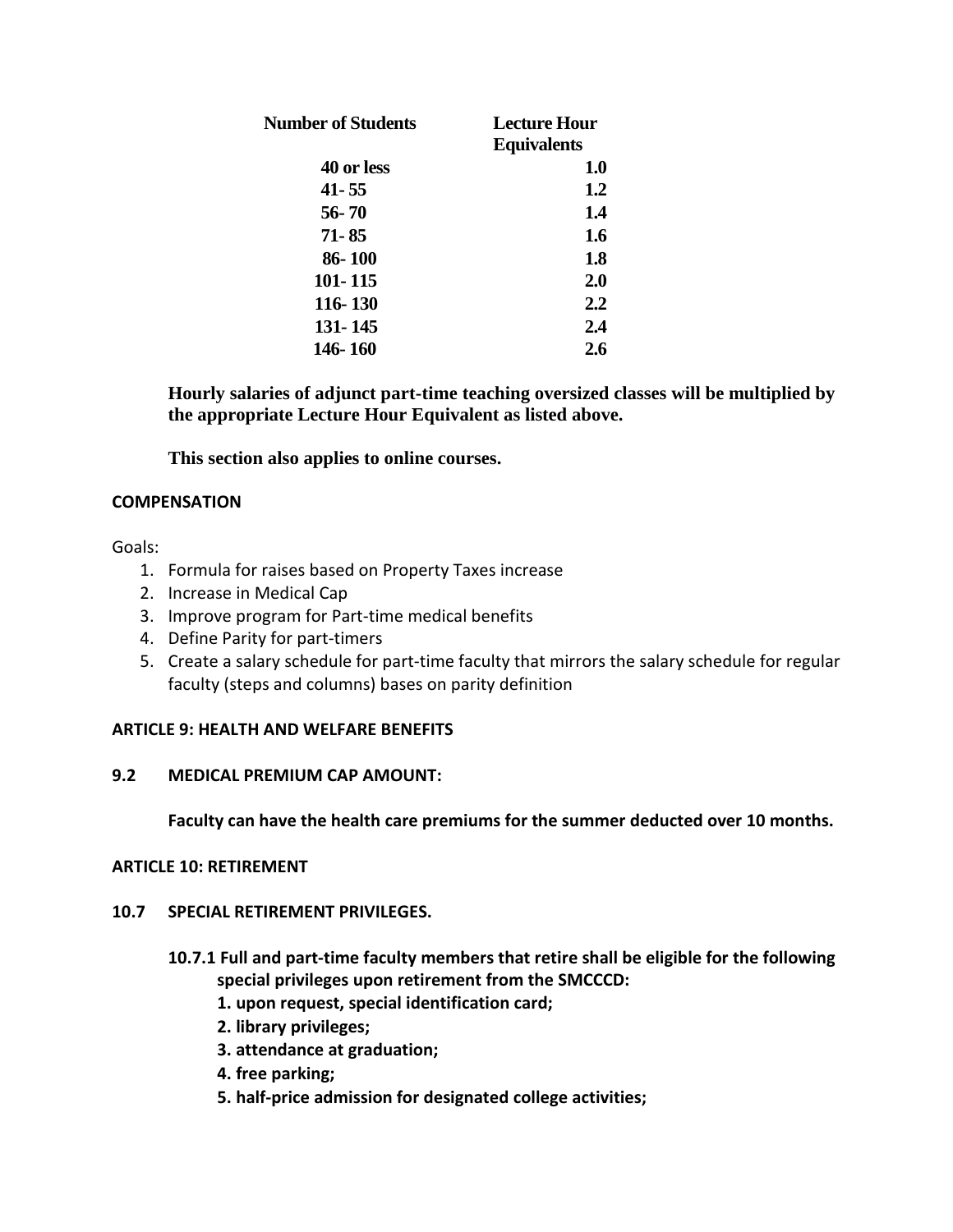- **6. enrollment in district classes at senior citizen tuition rate and conditions;**
- **7. access to PE facilities at 50% of regular faculty rate;**
- **8. upon request, opportunity to maintain their campus email account.**

### **ARTICLE 11: LEAVES OF ABSENCE**

- 11.1.1 An employee who is employed full time (15 FLCs) each semester shall be entitled to five (5) days leave of absence for illness or injury per semester. An employee who is employed for less than full time each semester will receive the proportional number of days of leave.
- 11.1.2 Academic employees (does not apply to day-to-day substitutes) shall be granted one day of sick leave **for every three (3) FLCs taught** if employed for the full (at least six weeks) Summer Session. This sick leave may be accumulated along with other District sick leave. Any sick leave granted or accumulated through continued employment in this District may be used **according to the provisions in this article** for illness or accident during summer session.

11.1.6 Unused full paid sick leave granted under this section may be accumulated from year to year provided there is no break in service. For a part-time employee, a break in service **is defined in 19.1.3** must involve three or more consecutive semesters.

- 11.2.7 If an accident or illness occurs at a time when the full sixty (60) days will overlap into the next fiscal year, the employee is entitled to only that amount remaining at the end of the fiscal year in which the injury or illness occurred, for the same illness or injury**, and the days carried over from the prior year will not be deducted from the 60 days available in the new fiscal year should a new accident or illness occur**.
- 11.3 **FAMILY ILLNESS LEAVE:** An employee may use up to six (6) days of accrued sick leave to attend to a child, parent, sister, brother, grandparent, grandchild, son-in-law, daughter-in-law, mother-in-law, father-in-law, spouse/domestic partner, domestic partner's child, domestic partner's parents, any person who has legally filled the role of a parent, or a relative living in the immediate household of the employee who is ill. Such time will be deducted from the employee's regular sick leave account.
- 11.9 **MATERNITY/CHILD BONDING LEAVE:** The Board of Trustees shall grant **one month of paid** maternity and/or child bonding leave without pay to members of the unit **who qualify** in accordance with the Family Medical Leave Act, the California Family Rights Act, and the District Policy on Leaves of Absence. Accumulated sick leave may be used for any period of time **after the one month of paid leave** that the employee must be absent from work as prescribed by the physician in accordance with the provisions of the Family Medical Leave Act and the California Family Rights Act.. Such leave shall run concurrently with sick leave, extended leave and any other leave granted under the provisions of this Agreement. As with other leave without pay, no sick leave benefits shall accrue to employees on an unpaid portion of maternity/child bonding leave.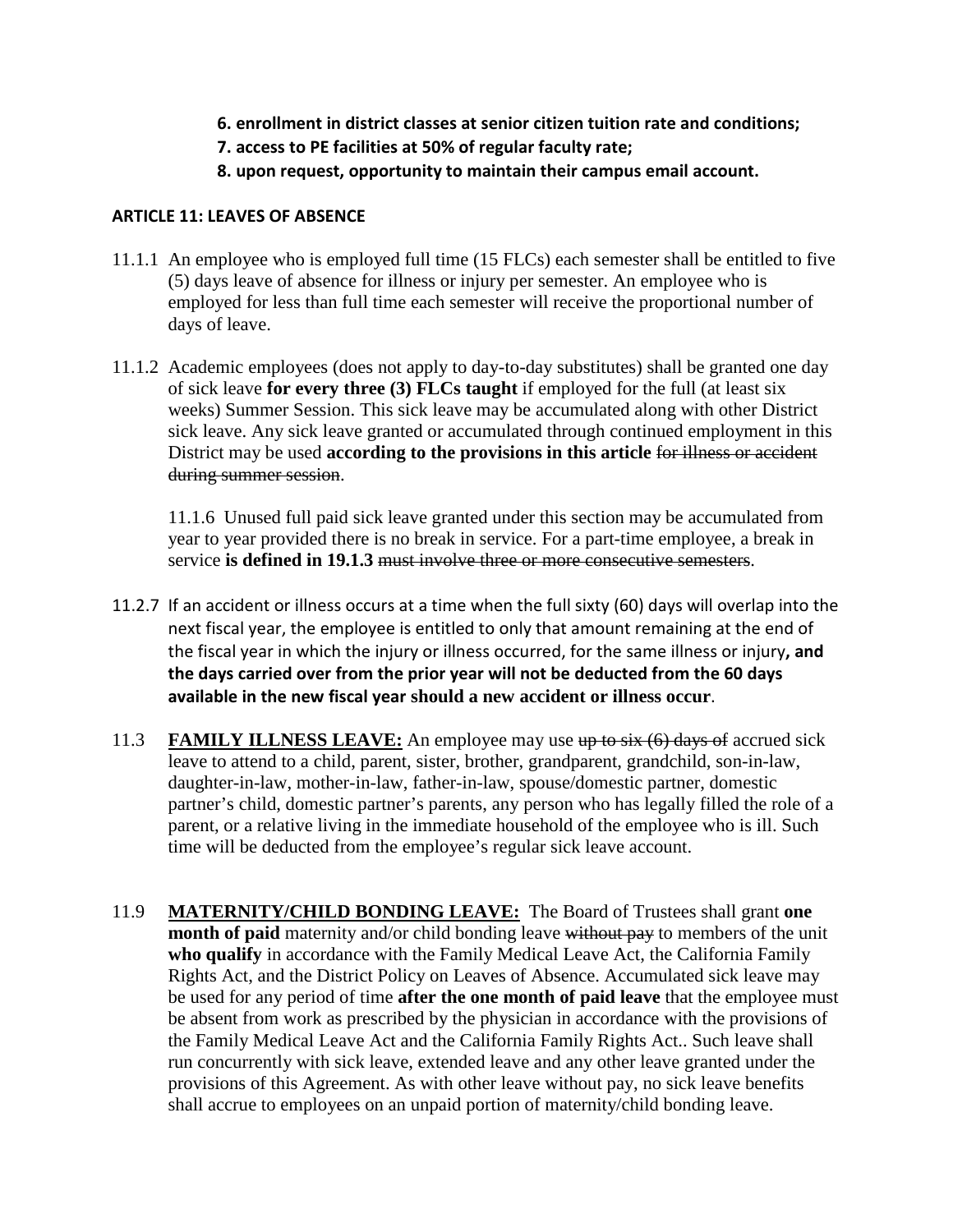- 11.14 **FAMILY MEDICAL LEAVE ACT (FMLA) AND CALIFORNIA FAMILY RIGHTS ACT (CFRA) BENEFITS:** Family care leave. In accordance with the provisions of the Family Medical Leave Act and the California Family Rights Act and the District Policy on Leaves of Absence **family care leave** and will be applied concurrently with employee sick leave, extended leave, industrial accident/injury leave and/or other applicable paid District leaves.
- **11.16 Public Service Leave (new) Every unit member who is elected or appointed to a public office, either Local, State or Federal or who serves as an elected officer of any local community college district public employee organization, or of any statewide or national public employee organization, shall have the right, upon request, to a paid leave of absence of up to ten (10) days in any academic year without loss of compensation for the purpose of enabling the employee to attend periodic, stated, special, or regular meetings of the body of the organization on which the employee serves.**

# **Article 13: PROFESSIONAL DEVELOPMENT POGRAM**

**13.3** LEVEL OF FUNDING FOR PROGRAM: The level of funding will be two one percent (**2** 1%) of the District budget for regular academic and third- and fourth-year tenure track academic employees of the unit plus \$50,000 from a combination of Partnership for Excellence and Faculty Development funds, to the extent those funds are available, for extended leaves.

# **13.10 ELIGIBILITY**

- ii. All regular academic employees who have completed six (6) years of continuous paid service with the District directly proceeding **preceding** the term of the requested leave are eligible for extended leaves. District authorized paid leaves will not constitute a break in service.
- 13.11.4 The Committee will submit a prioritized list of projects to the President of the college **for his/her information** who will be responsible for granting final approval after consultation with the appropriate Dean.

# **ARTICLE 14: LAYOFFS**

**14.1 UNION WILL BE NOTIFIED OF POTENTIAL LAYOFFS:** When it is reasonably certain that faculty layoffs are to be recommended in specific areas, the Union will be notified of the contemplated action and the reasons therefore. It is understood that the Education Code prohibits the retention of a junior employee when a more senior employee who holds an FSA and **is** competent to perform the service is laid off.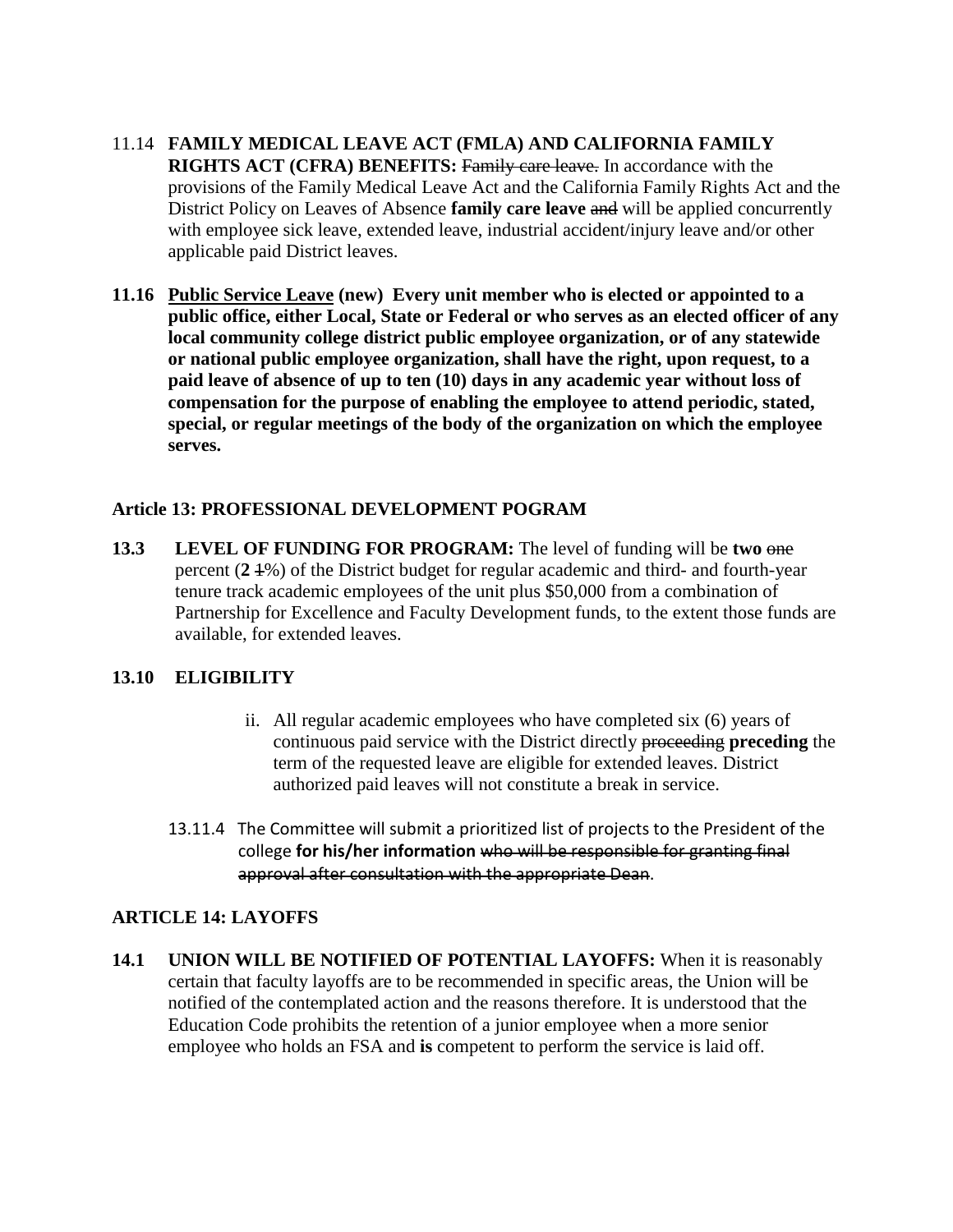### **Article 17: GRIEVANCE PROCEDURE**

Add binding arbitration as the last step of the grievance procedures.

**17.5.3** The function of the arbitrator shall be: a) To hold a hearing concerning the grievance, and b) To render an advisory award within thirty (30) days after the close of the hearing.

### **17.5.4 The decision of the arbitrator shall be final and binding on all parties.**

**17.6 LEVEL IV:** Either the grievant or the responding party may appeal the advisory award of the arbitrator to the Board of Trustees within ten (10) working days after the receipt of such advisory award.

17.6.1 The Board of Trustees shall render its decision within twenty (20) working days after receipt of the appeal at this level, or twenty (20) working days after receipt of the transcript of the arbitration hearing, whichever comes later. The decision of the Board of Trustees shall be final and binding on all parties, except that no rights of the grievant to further legal action shall be abrogated.

In 17.3.4 and 17.5.2 change the title from Assistant Chancellor for Human Relations to **Vice Chancellor, Human Resources**.

### **Article 19: PART-TIME EMPLOYMENT**

# **19.7 PART-TIME FACULTY GUARANTEED RIGHT TO INTERVIEW FOR FULL-TIME FACULTY POSITIONS**

**All part-time faculty members, regardless of their length of service in the District, are encouraged to apply for full-time faculty positions within the District, and they will be given the same consideration as are outside applicants.**

**In addition, part-time faculty members who apply for vacant, full-time faculty positions will be guaranteed the right to an interview if the following conditions are met:** 

**1. The part-time faculty member possesses the required minimum qualifications for the position and submits a complete application.**

**2. The part-time faculty member has provided eight (8) or more semesters of service to the college.**

**3. The part-time faculty member has received an overall rating of 'Meets Expectations' or better in his or her two most recent evaluations with no "Unsatisfactory" in any sub-sections.**

**4. There will be no other special advantage in the hiring process.**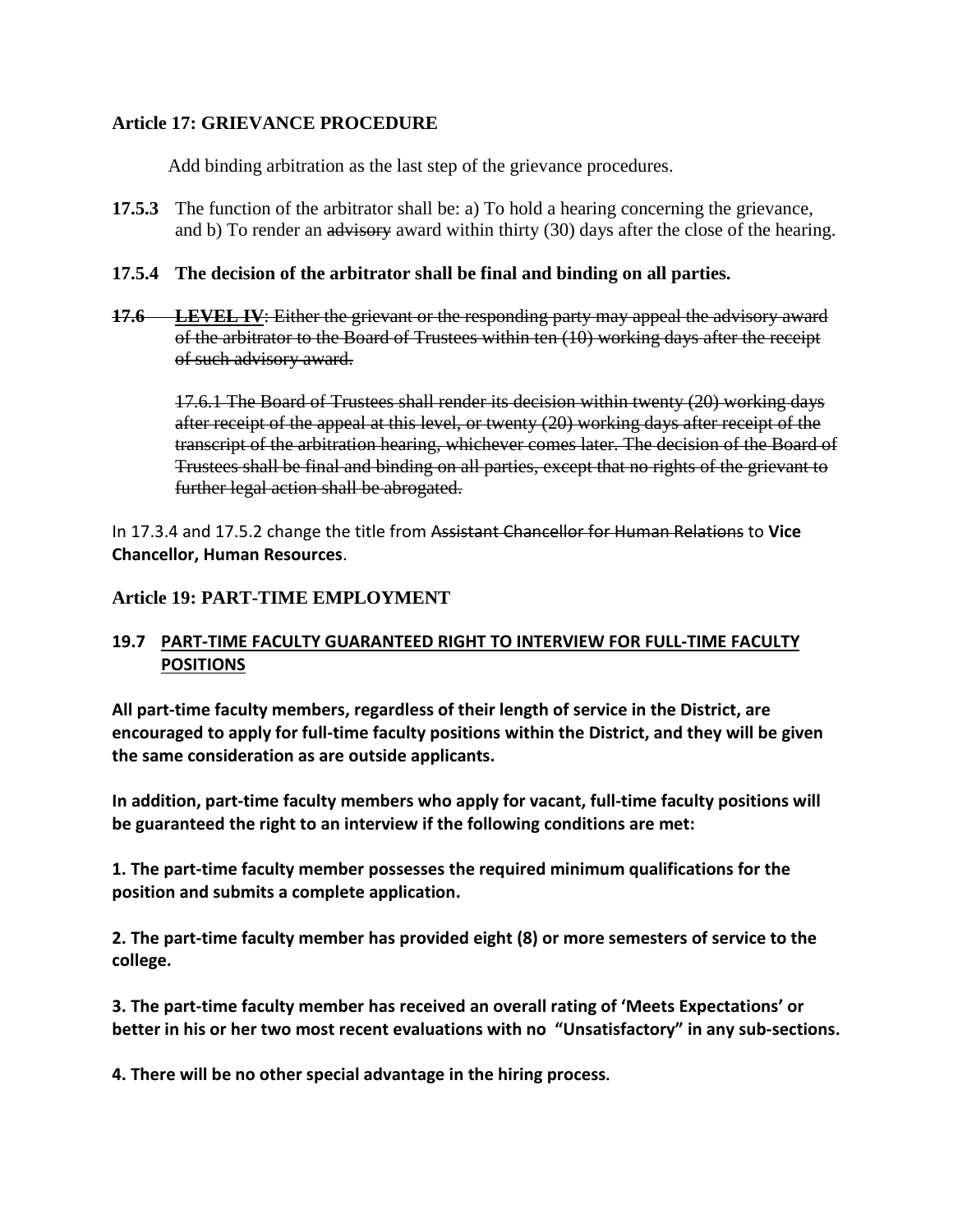# **Article 22: UNIT BANKING**

**22.4.4** The total number of banked FLCs for a faculty member shall not exceed the amount needed to take one full semester **year** of leave (normally **30** 15), except that up to 30 FLCs may be accumulated for use as leave in the year prior to a planned retirement.

### **APPENDIX D: DUTIES AND RESPONSIBILITIES**

# **D1—DUTIES AND RESPONSIBILITIES OF INSTRUCTORS**

### A. Required of all instructors:

- teach classes at assigned times and locations;
- make necessary preparations for class instruction;
- evaluate student performance; and
- submit timely and accurate reports of attendance, grades and other matters as required.

# B. Additional professional responsibilities, not subject to additional compensation for instructors on regular academic year contract:

- develop instructional materials, course outlines, and curriculum guides;
- analyze and select text materials, and participate in course content coordination;
- assist in the placement of students in courses;
- review current literature in appropriate fields and recommend additions to the college library collection;
- assist in ordering supplies, and in ensuring proper utilization of instructional equipment and facilities;

# **C. Other Professional Responsibilities**

**Full-time faculty members shall participate in a range of professional responsibilities. These professional responsibilities are in addition to classroom time, preparation and grading time, and office hours. Participation, to be determined by the faculty member, may include but is not limited to the committees and activities listed in the table below.** 

**The faculty member will create a professional responsibilities plan by selecting items from the table below that they will perform over the academic year. The professional responsibilities are divided into three (3) tiers, with Tier 1 activities worth one point, Tier 2 activities worth two points, and Tier 3 activities worth three points. The professional responsibilities plan will need to include a mix of activities with a combined 4 or 5 points of value each academic year. The faculty and unit administrator may jointly include items that are not on this list and add them to one of the tiers.**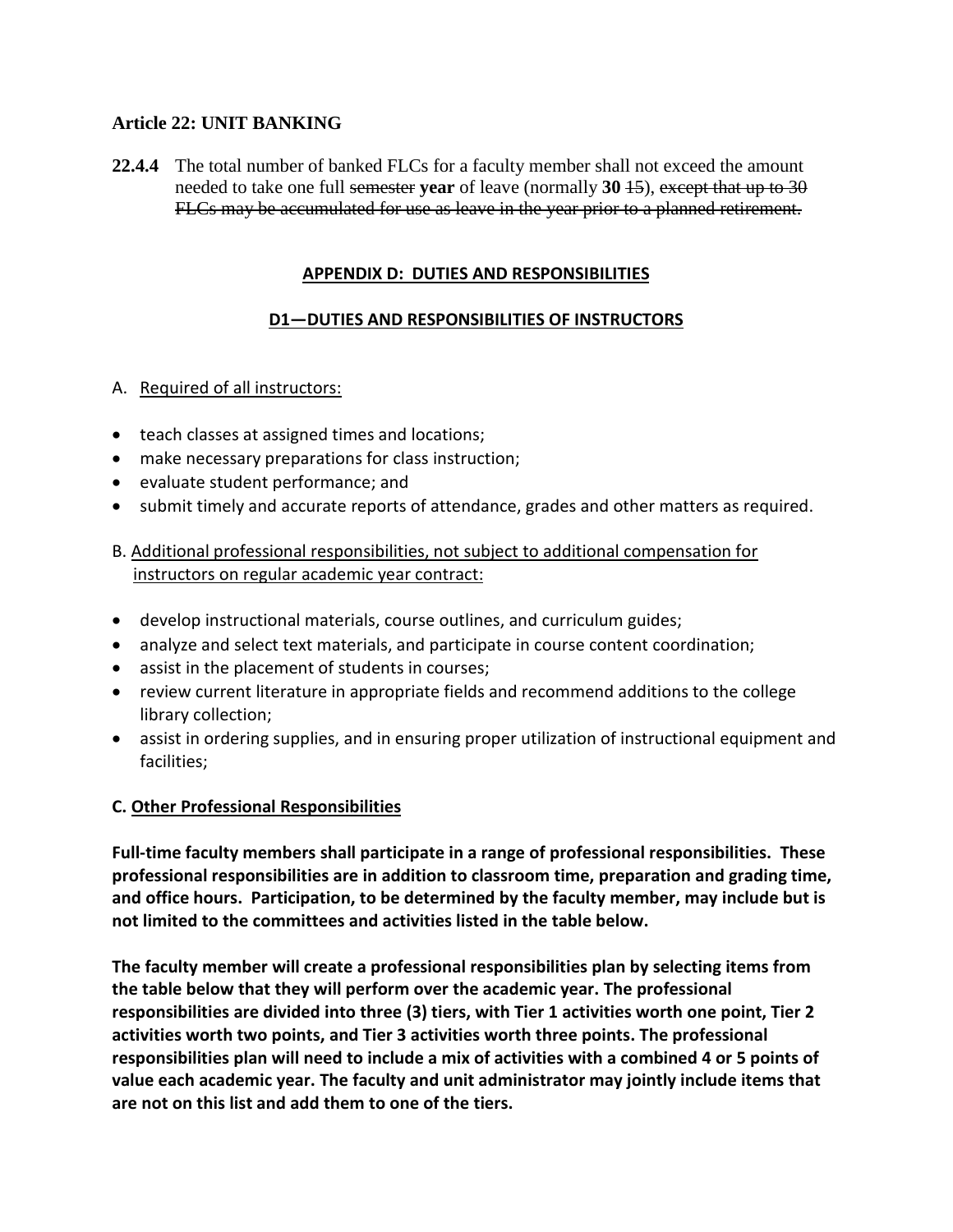| <b>Tier</b>    |                                                                                                                                                                                                                |
|----------------|----------------------------------------------------------------------------------------------------------------------------------------------------------------------------------------------------------------|
| 3              | <b>Accreditation Committee Chair</b>                                                                                                                                                                           |
|                | <b>Program Review</b>                                                                                                                                                                                          |
|                | New course development                                                                                                                                                                                         |
|                | Hiring committee for full time position (faculty, administration or staff)                                                                                                                                     |
|                | <b>Curriculum Committee/Committee on Instruction</b>                                                                                                                                                           |
|                | <b>Tenure Committee Chair</b>                                                                                                                                                                                  |
| $\overline{2}$ | <b>Tenure Review Committee Member</b>                                                                                                                                                                          |
|                | <b>Evaluation Guidance Committee</b>                                                                                                                                                                           |
|                | <b>Division Evaluation Committee (Tenured Faculty)</b>                                                                                                                                                         |
|                | <b>Part-time Peer Evaluation</b>                                                                                                                                                                               |
|                | District/Campus Participatory Governance Committees (for example: Governance<br>Council, Budget committee, Instructional Planning Council, Institutional<br><b>Effectiveness and Planning Committee, etc.)</b> |
|                | <b>Academic Senate Governing Council</b>                                                                                                                                                                       |
|                | <b>AFT Executive Committee</b>                                                                                                                                                                                 |
|                | Update/revise existing course or program via COI (CSM) or Curriculum Committee<br>(Skyline and Cañada)                                                                                                         |
|                | <b>Department SLO Coordinator</b>                                                                                                                                                                              |
|                | <b>Accreditation Committee member</b>                                                                                                                                                                          |
|                | <b>Advisory Committees</b>                                                                                                                                                                                     |
|                | Supervise Independent Study or Research for 1 student                                                                                                                                                          |
|                | Department coordinator or lead faculty                                                                                                                                                                         |
|                | Participation in learning community or supplemental instruction                                                                                                                                                |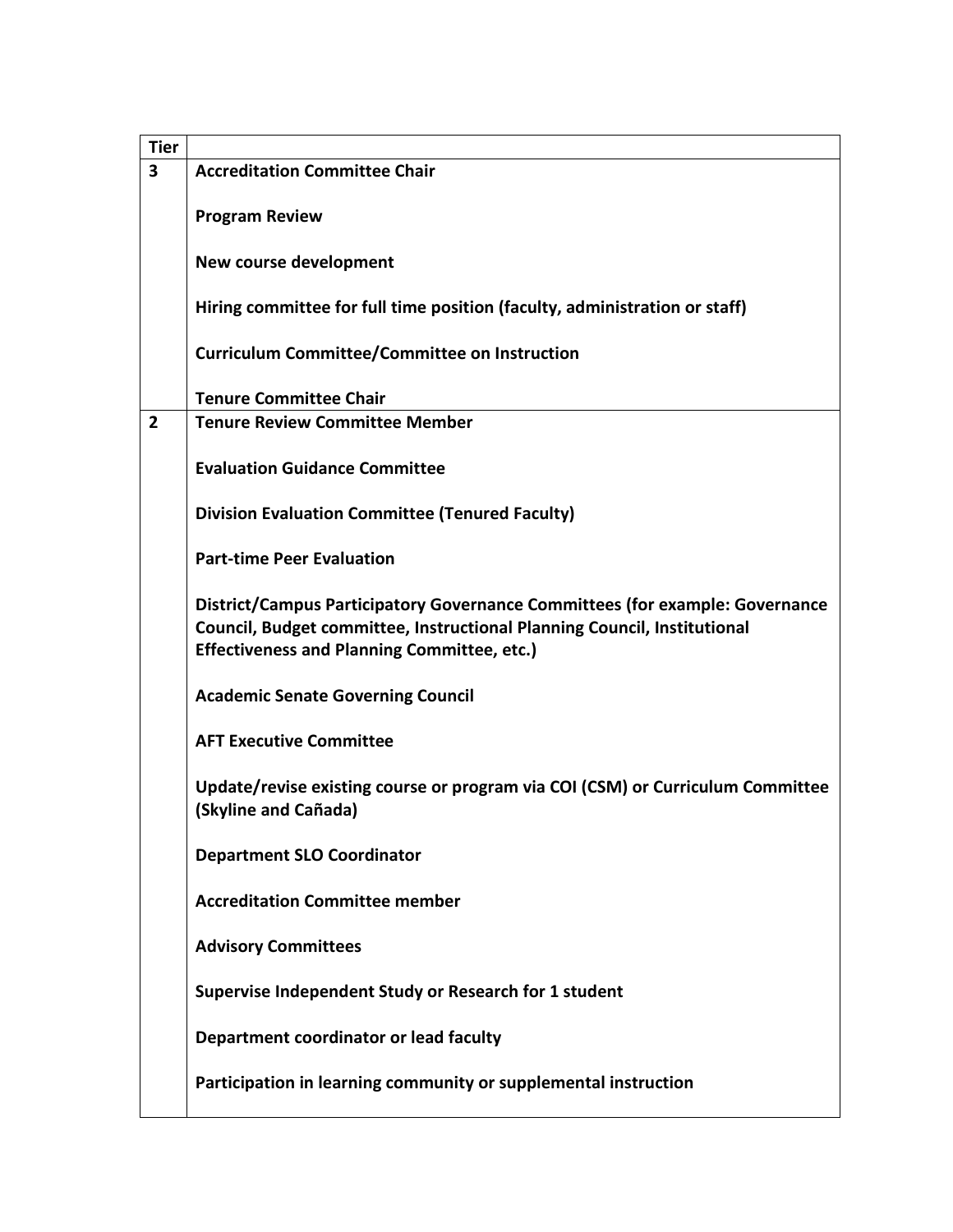**1 Development of department or program annual plan. Professional Development Committee Other District/Campus standing committees Faculty advisor for student organization Hiring Committee for part-time position Participation in articulation with high schools and four-year institutions, and with business and industry Participation in college-community relations activities, community outreach as part of student or faculty recruitment or activities related to program visibility SLO analysis and reporting for a course**

**Full-time faculty who exceeds 5 points will be compensated for the corresponding number of hours at the special rate of the Regular Faculty Overload Schedule.**

**Part-time faculty participating in these professional activities will be compensated for the corresponding number of hours at the special hourly rate of the Adjunct Faculty Schedule.** 

# **D. Instructors are encouraged to attend and participate in:**

- **District-wide Opening Day Sessions convened by the Chancellor.**
- **Opening Day sessions convened by the College Presidents.**
- **Official departmental, division, school meetings convened by the college administration.**
- **Professional development activities offered throughout the Flex calendar.**
- **Commencement exercises.**

# **APPENDIX F: FACULTY LOAD CREDIT (FLC) ALLOCATION**

Make the following changes:

#### **LABORATORY ASSIGNMENT SCHEDULE**:

Biological and Physical Sciences **1** .80 FLC per hour

**Cosmetology laboratory classes .70 .60 FLC per hour**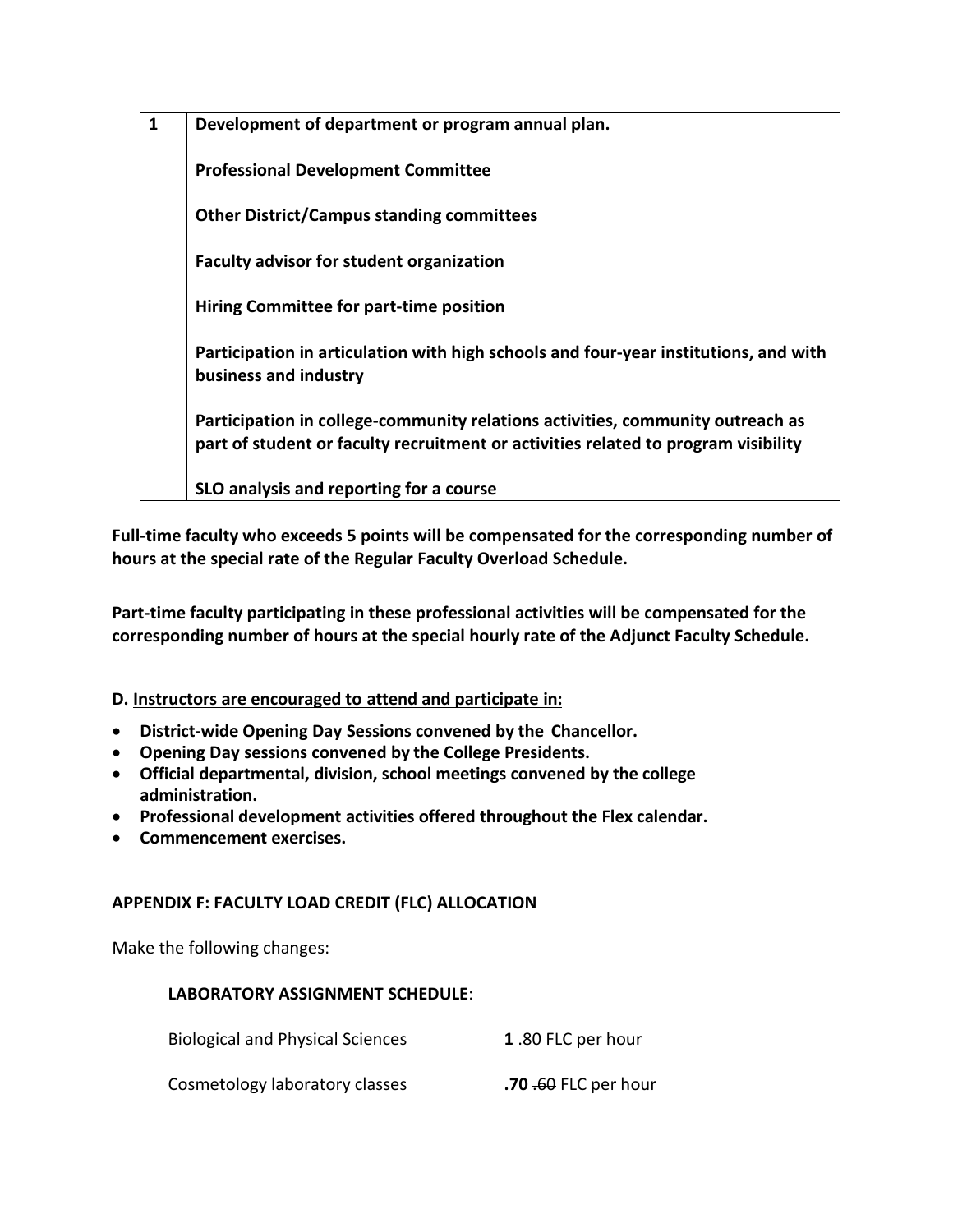New Language:

I. Add the following language on class assignment:

#### **Class Assignment**

**Before teaching schedules are assigned, each faculty member shall be provided an opportunity to present in writing hir/her schedule preferences with regard to courses to be taught, day and evening classes (minimization of time period between the Instructor's first and last class each day and maximization of the time period between the end of the Instructor's last class one day and the beginning of the Instructor's first class the following day), off-campus classes, number of different course preparations, maximum consecutive hours of lecture/laboratory hours, the desire for overload, and room preferences.** 

**The administrator shall not arbitrarily disregard the faculty member's preferences. When the work assignment for each teaching faculty member is prepared, primary consideration will be given to the preferences, qualifications, seniority, experience, and job performance of the faculty member. At the request of the affected faculty member(s), the administrator will put in writing the reasons for denying the preference and forward the response to the affected faculty member(s) and a copy to the Union. If the faculty member, after discussing the schedule with his/her administrator, is not satisfied, he/she may appeal to the appropriate Vice President.**

**The assignment for a regular teaching faculty member shall be limited to a maximum of three (3) different preparations during any semester unless the faculty member agrees to accept additional preparations or additional preparations are needed to complete the employee's full annual load. Laboratories that are part of a lecture course and are delivered separately from the lecture course constitute a different preparation than the lecture course.**

II. Add the following language on class cancellation:

**XX.X CLASS CANCELLATION: Scheduled classes shall be cancelled only after written notification by the appropriate administrator/designee is sent to the instructor. The written notification is to be issued on or around twenty days before the first day of instruction.** 

**XX.X.1 Without the Consent of the Instructor** 

**XX.X.1.1 A class may be cancelled within twenty (20) days before the class starts if the enrollment is less than 50% of the class enrollment maximum;** 

**XX.X.1.2 During the first two weeks of instruction, a class may be cancelled if enrollment is less than 60% of the class enrollment maximum;**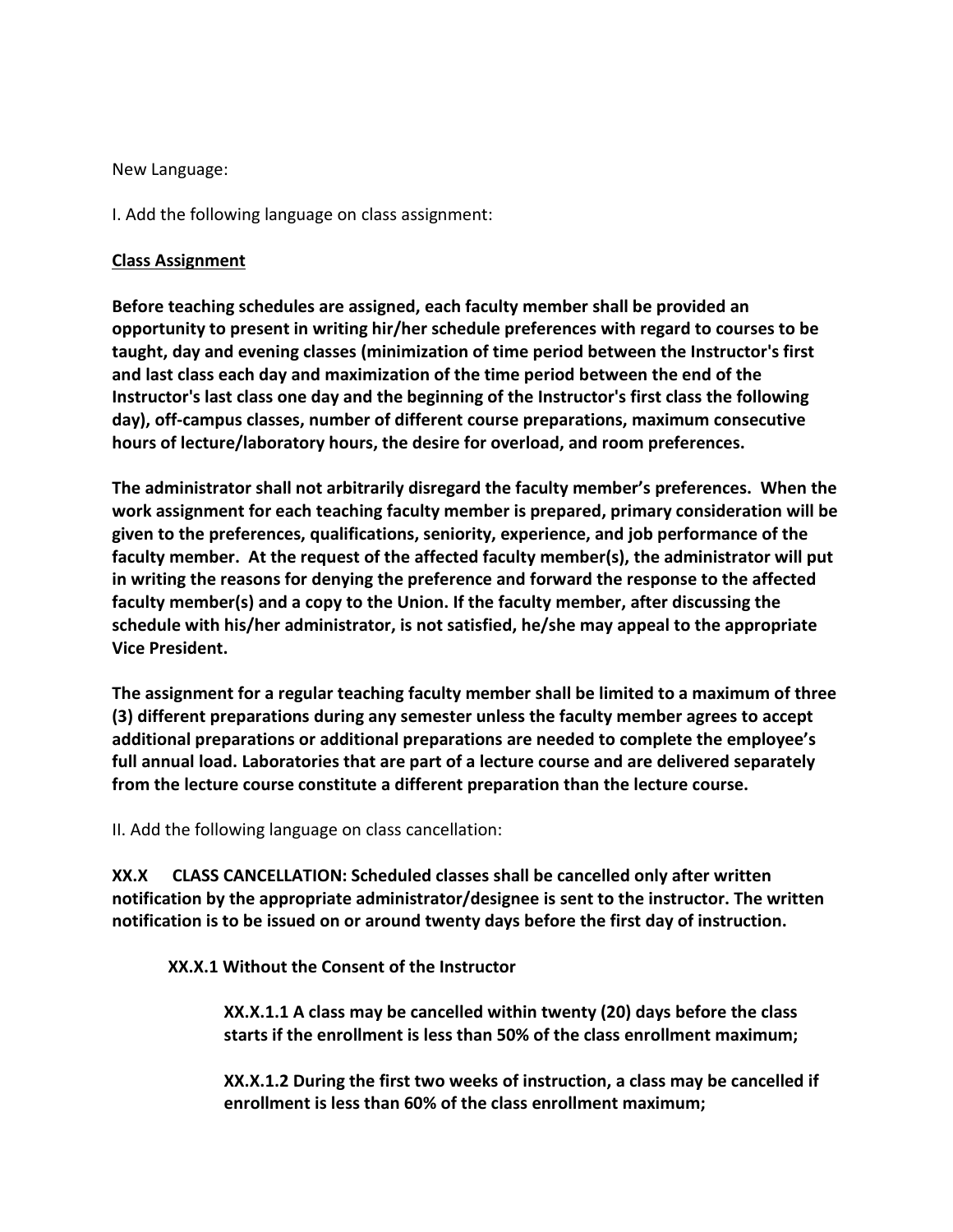**XX.X 1.3 Classes shall not be cancelled after the second week of instruction without the consent of the instructor.** 

**XX.X.2 With the Consent of the Instructor: Classes may be cancelled with the consent of the instructor at any time.** 

### **XX.X REASSIGNMENT OF FACULTY WITH CANCELED CLASSES**

**XX.X.1 A faculty member, whose regular load (1.0) has been displaced through cancellation and the immediate dean shall consult and agree on the alternative(s) to complete the faculty member's regular load.** 

**XX.X.2 If no agreement can be reached between the dean and the faculty member, the faculty member may choose among any unstaffed instructional assignment in one of the faculty members FSA's.** 

**XX.X.3 If no such unstaffed instructional assignment which falls within the normal work assignment exists, then the faculty member and the division Dean will collaboratively choose an instructional assignment in one of the faculty members FSA's, first among those staffed by academic adjunct faculty or second among those staffed as an overload by a full time faculty member.** 

**XX.X.4 If none of the above is chosen, the dean may assign any instructional assignment to the faculty member in one of his/her FSA's.** 

**XX.X.5 In the situation where the above alternatives do not exist or are not chosen, the faculty member shall work with the dean a plan to make up the deficit within three (3) years.**

III. Add the following new articles:

# **Article XX: Academic Freedom**

**1. The District and AFT are unequivocally and unalterably committed to the principle of academic freedom in its true sense which includes freedom to study, freedom to learn and freedom to teach and provide educational professional services to students. Freedom of expression and academic freedom support the District's belief in inquiry, informed debate and the search for truth. Freedom of expression and academic freedom are necessary to provide students and employees with a variety of ideas, to encourage them to engage in critical thinking and to help them understand conflicting ideas and opinions.**

**2. Academic freedom encompasses the right of an instructor to teach and discuss in the classroom unpopular and controversial subjects, and for counselors, librarians and other academic employees to provide relevant and appropriate student services.**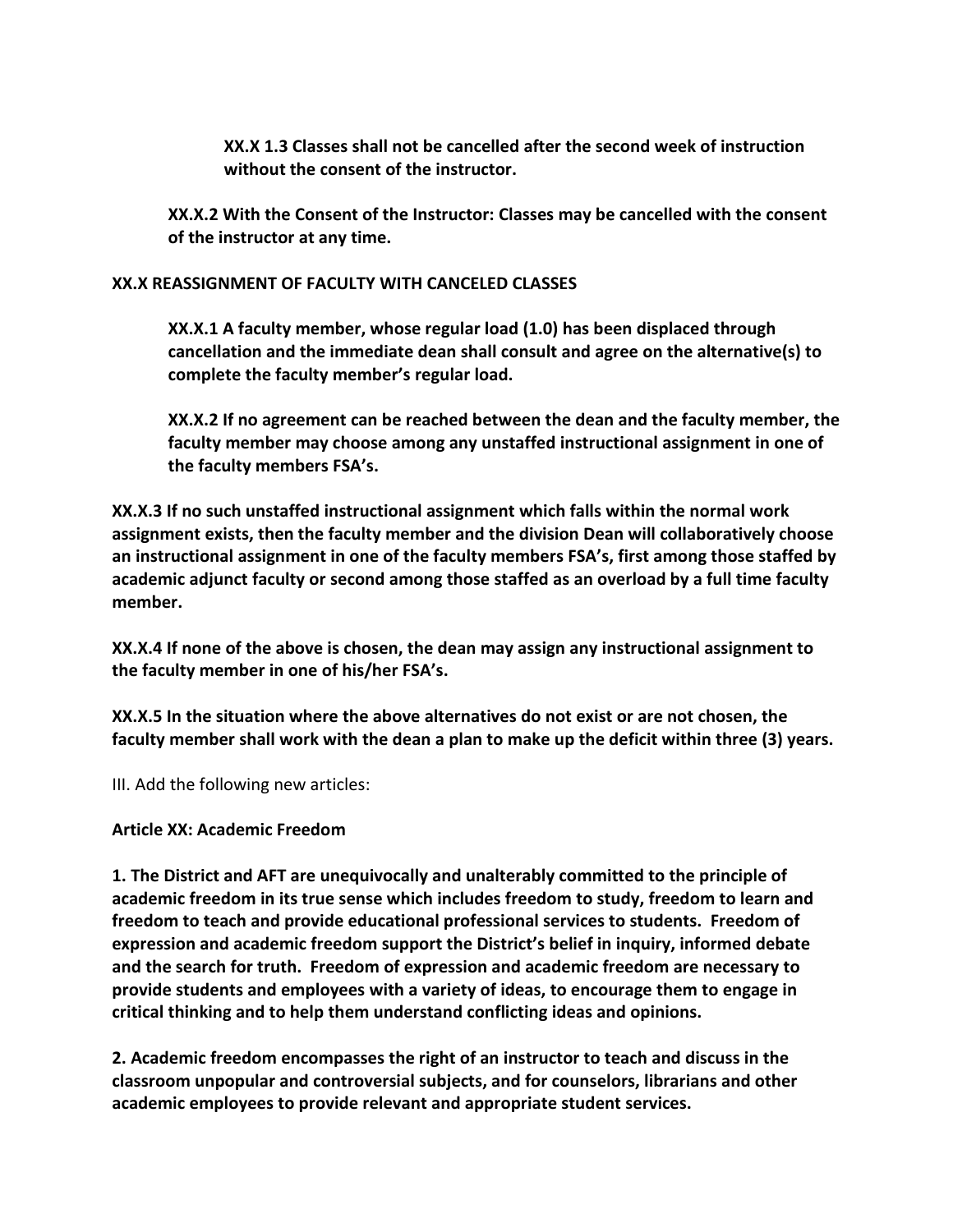**3. Interference with or censure of an academic employee by District officials or by outside individuals or groups because of the faculty member's introduction of unpopular and controversial subjects or provision of relevant and appropriate educational professional services to students is precluded by the principle of academic freedom.**

**4. The parties acknowledge the fundamental need to protect faculty from censorship or restraint which might interfere with their obligation to pursue truth in the performance of their teaching or other educational functions. The District's faculty have the right to express their opinions on issues directly or indirectly related to their professional activities, and any other issues, whether these opinions are expressed in the classroom, in shared governance or labor relations matters, elsewhere on campus, at college-related functions or in other media or settings. The rights of academic freedom and freedom of expression apply to the reasonable use of District computing resources, including e-mail and internet access.**

**5. Employment by the District does not in any way restrict or limit the Federal First Amendment and California Constitutional rights of expression that faculty enjoy as members of their communities. Faculty members are free to speak and write publicly on any issue, as long as they do not indicate they are speaking on behalf of the District.**

**6. Protecting freedom of expression and academic freedom is the responsibility of the college community. Therefore, in a climate of openness and mutual respect, free from distortion and doctrinal obligation, the District protects and encourages the exchange of ideas, including unpopular ones which are presented in a spirit of free and open dialogue and debate.**

**7. Academic freedom does not include use of discriminatory, discourteous, offensive, abusive conduct or language while in performance of District employment.**

**8. Faculty members shall maintain the exclusive right and responsibility to determine the grades they assign on the basis of their professional judgment. The grades given to each student for any course of instruction taught shall be determined by the instructor of the course, and the determination of the student's grade by the instructor--in the absence of mistake, fraud, bad faith, or incompetence--shall be final.**

#### **ARTICLE XX: COMPLAINTS AGAINST A UNIT MEMBER**

**If a student or other person files a complaint about a unit member, the District shall notify the unit member and AFT in writing within five (5) working days of its receipt of the complaint.**

**This notification shall include the specific nature of the complaint and the District's intention to investigate.**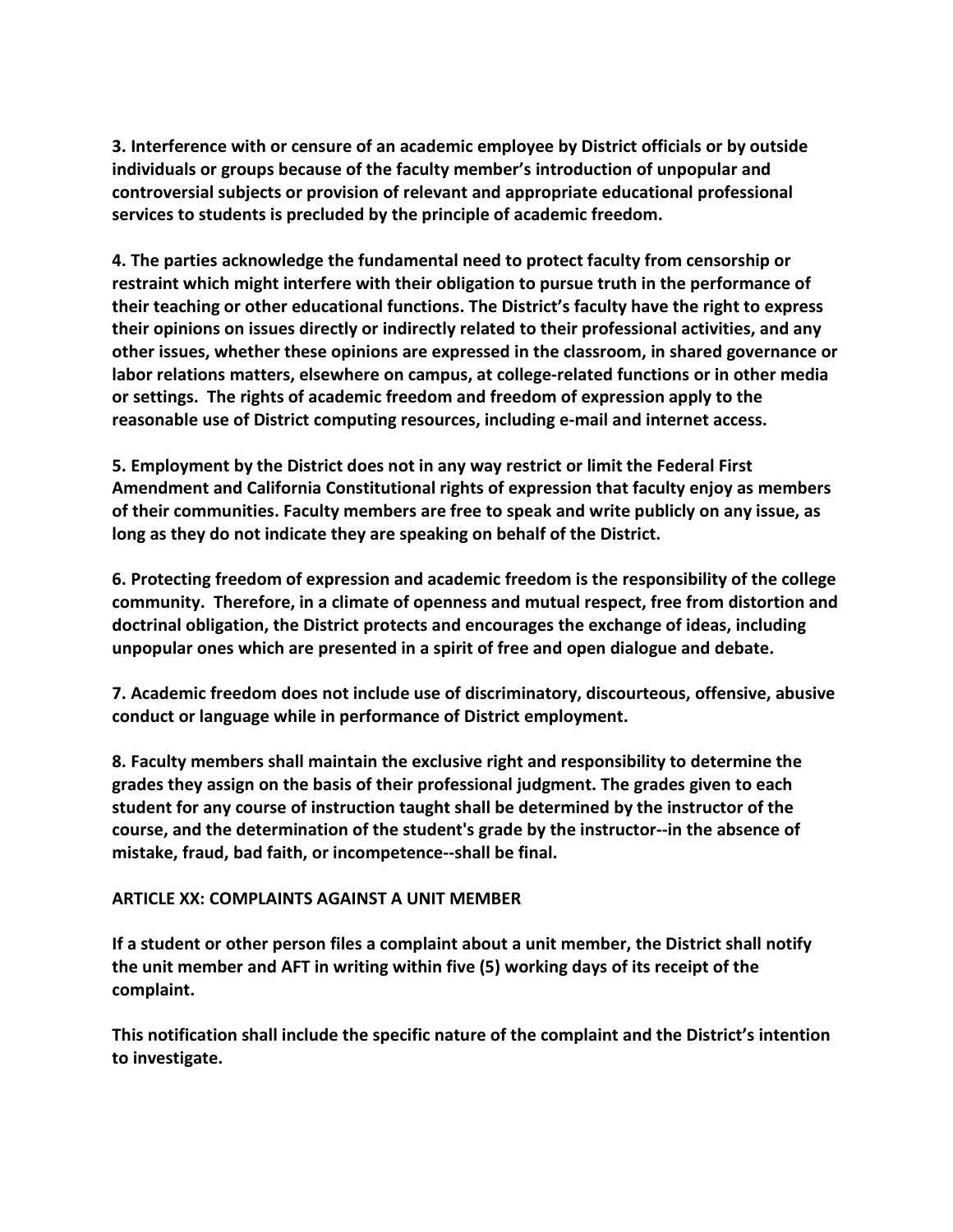**The unit member shall have the right to provide a written response to the complaint. If the member prepares a written response, it shall be attached to the document(s) in any folder such documents are held. Further, the affected unit member shall have the right to request a meeting with his or her Dean/Immediate Supervisor and other affected parties to attempt to settle the allegations informally.**

**If the complaint leads to a misconduct investigation, the procedures and protections of Article (Investigations of Unit Members) shall apply.** 

**The unit member and AFT shall be notified of the District's intention to take disciplinary action and shall promptly receive copies of all materials/documents (including the investigative report or summary) utilized by management and the Governing Board as a basis for the proposed disciplinary action.**

**Any complaint not called to the attention of the employee may not be used as the basis for any reprimand, discipline or discharge.**

**Article XX: INVESTIGATIONS OF UNIT MEMBERS** 

**Mutual Respect For A Fair Investigative Process** 

**The parties understand and agree that the District has the authority and obligation to investigate complaints, reports and/or other credible information that a unit member has engaged in misconduct. The parties further understand and agree that unit members are entitled to be presumed innocent of wrongdoing during the investigation process and are entitled to certain protections during the investigation process.** 

# **Misconduct Investigation Defined**

**A misconduct investigation is a District-initiated investigation of a unit member into allegations that the unit member has violated District policy and/or law, based on information received from a formal or informal complaint made by an identifiable author; a report of misconduct; manager observations; or other credible sources of information. An investigation is initiated at the point that the District determines to go beyond meeting with the accuser and the accused to interview other potential witnesses. An anonymous accusation shall not form the basis for initiating an investigation.** 

#### **Non-Investigatory Interviews**

**The parties understand and agree that in the day-to-day operation of the District, managers and unit members meet regularly to share information. These are not investigatory interviews. However, the parties further understand and agree that, if a manager reasonably expects that such a meeting may elicit information that warrants discipline, the manager shall notify the unit member in advance. The unit member so notified shall have the right to bring the AFT Grievance Officer or his/her designee to the meeting. In addition, a unit member may**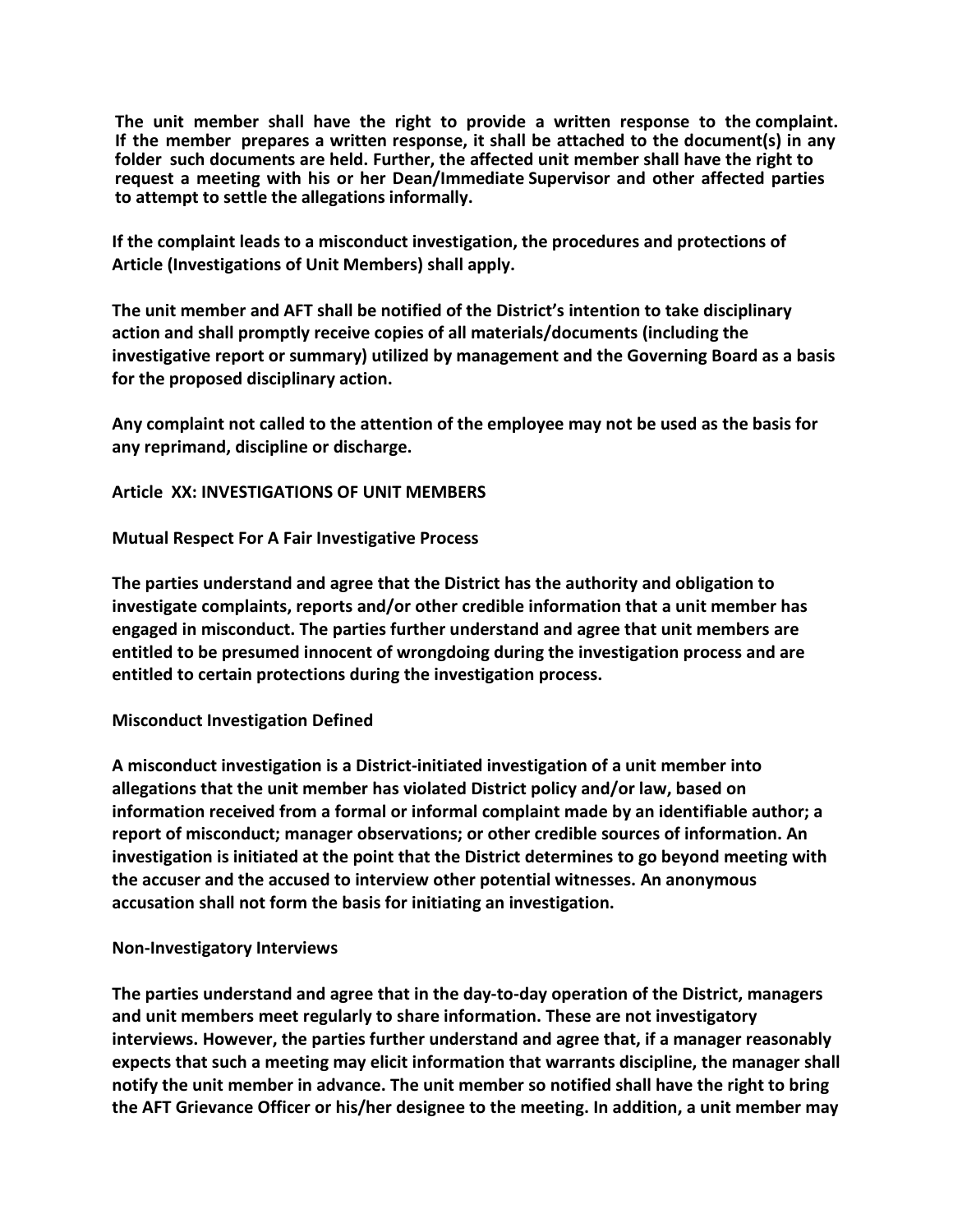**act independently to bring the appropriate AFT Grievance Officer or his/her designee to the meeting if the unit member reasonably believes that it could lead to discipline.** 

**Notice of Investigation** 

**An employee who is under investigation shall be sent a notification no later than five (5) business days before his/her appointment for an investigatory interview. The notification is intended to provide employees subject to misconduct investigations with a description of the subject matter of the investigatory interview, and shall include the following: a. An introductory statement that:** 

**1. The District takes a neutral stance when investigating possible misconduct and no findings of wrong-doing have been made;** 

**2. The District maintains the confidentiality of the investigation to the fullest extent possible;** 

**3. No findings will be made prior to completion of the investigation, and the investigation will not be closed until after the scheduled date of the employee's interview;** 

**4. The information received could lead to discipline and the employee is entitled to have representation at the meeting;** 

**5. The investigation is confidential and the employee should refrain from discussing it with other members of the campus community while the investigation is pending (except for the purpose of receiving representation during the investigation or exercising other rights as recognized under the Educational Employment Relations Act (EERA);** 

**6. Every effort will be made to complete the investigation within ninety (90) days of when the District first received the complaint or information triggering the investigation. Where this is not possible two things will occur: the employee will receive a status update on where the District is in its investigation and when it expects to be completed; and the District and the AFT will have a check-in meeting in person or by telephone;** 

**7. The employee will receive notice of the findings of the investigation, and whether the allegations investigated were or were not sustained;** 

**8. In the event the investigation leads to disciplinary action, the employee will be afforded all of the pre-discipline due process rights to which he/she is entitled. This includes providing the employee, and AFT with the employee's consent, with a copy of the information relied upon to issue the charges; and** 

**9. District policy and law prohibit retaliation of any kind against anyone the employee believes to have provided information or otherwise cooperated in the investigation, and that such conduct constitutes an independent basis for serious discipline up to and including termination.** 

**b. A summary of the subject matter of the interview including:**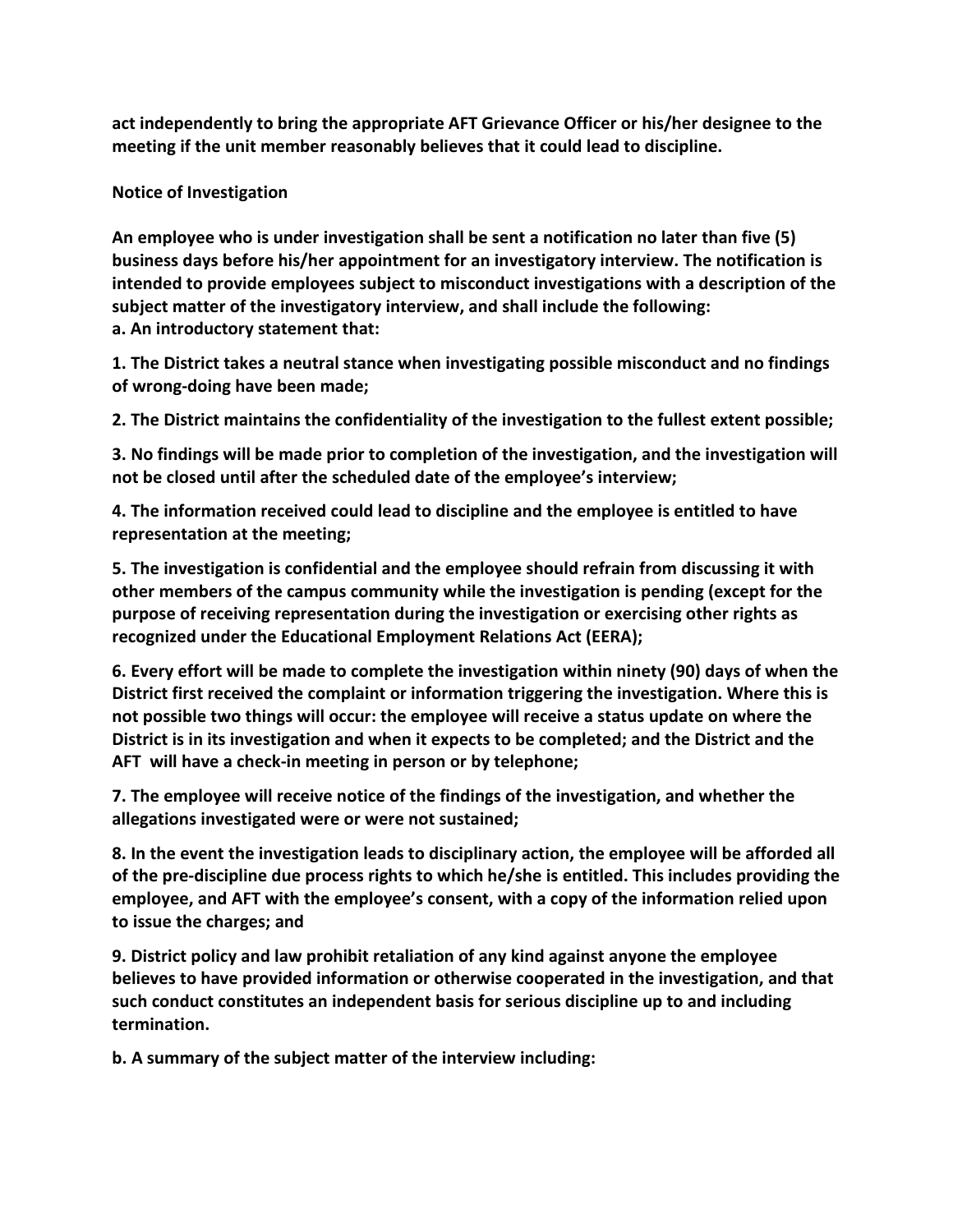**1. If appropriate, and at the discretion of the Vice Chancellor of Human Resources or his/her designee, the name of the complainant(s), or individual(s) whose concerns caused the District to initiate an investigation. To the extent the Collective Bargaining Agreement (CBA) provides for greater notice, the CBA prevails;** 

**2. What allegedly occurred. The employee shall be entitled to a description of the subject matter or allegations of the investigation;** 

**3. When the incident(s) allegedly occurred. The notice will be as specific as possible, based on the information available at the time the Notice is given; and** 

**4. Where the incident(s) allegedly occurred. The notice will be as specific as possible, based on the information available at the time the Notice is given.** 

**Placement On Paid Administrative Leave Of Absence While An Investigation Is Pending** 

**Placement of a member on Paid Administrative Leave of Absence while an investigation into alleged misconduct is pending shall conform to the following standards and procedures:** 

**a. Placement on Paid Administrative Leave of Absence while an investigation is pending constitutes a non-disciplinary action;** 

**b. Placement on Paid Administrative Leave of Absence shall not be automatic and it is not an action that the District takes lightly. The District will not take this step unless:** 

- **1. The allegations, if true, indicate that the employee poses a safety threat to him/herself or others;**
- **2. The allegations, if true, involve harassment, retaliation and/or dishonesty; and/or**
- **3. Other extenuating circumstances with the written approval of the Chancellor, which approval will state the nature of the extenuating circumstance.**

**c. The notice placing an employee on Paid Administrative Leave of Absence will provide information about the Leave, including but not limited to:** 

- **1. The basis or bases on which he/she is being placed on Paid Administrative Leave of Absence;**
- **2. That, as this investigation could lead to discipline, the employee is entitled to representation during his/her investigatory interview;**
- **3. That placement on Paid Administrative Leave of Absence constitutes a directive not to attend work or perform work duties and that the employee is not to be present at work or in the work area without prior written consent; and**
- **4. That placement on Paid Administrative Leave of Absence does not constitute a directive to stay away from public events or public areas of campus.**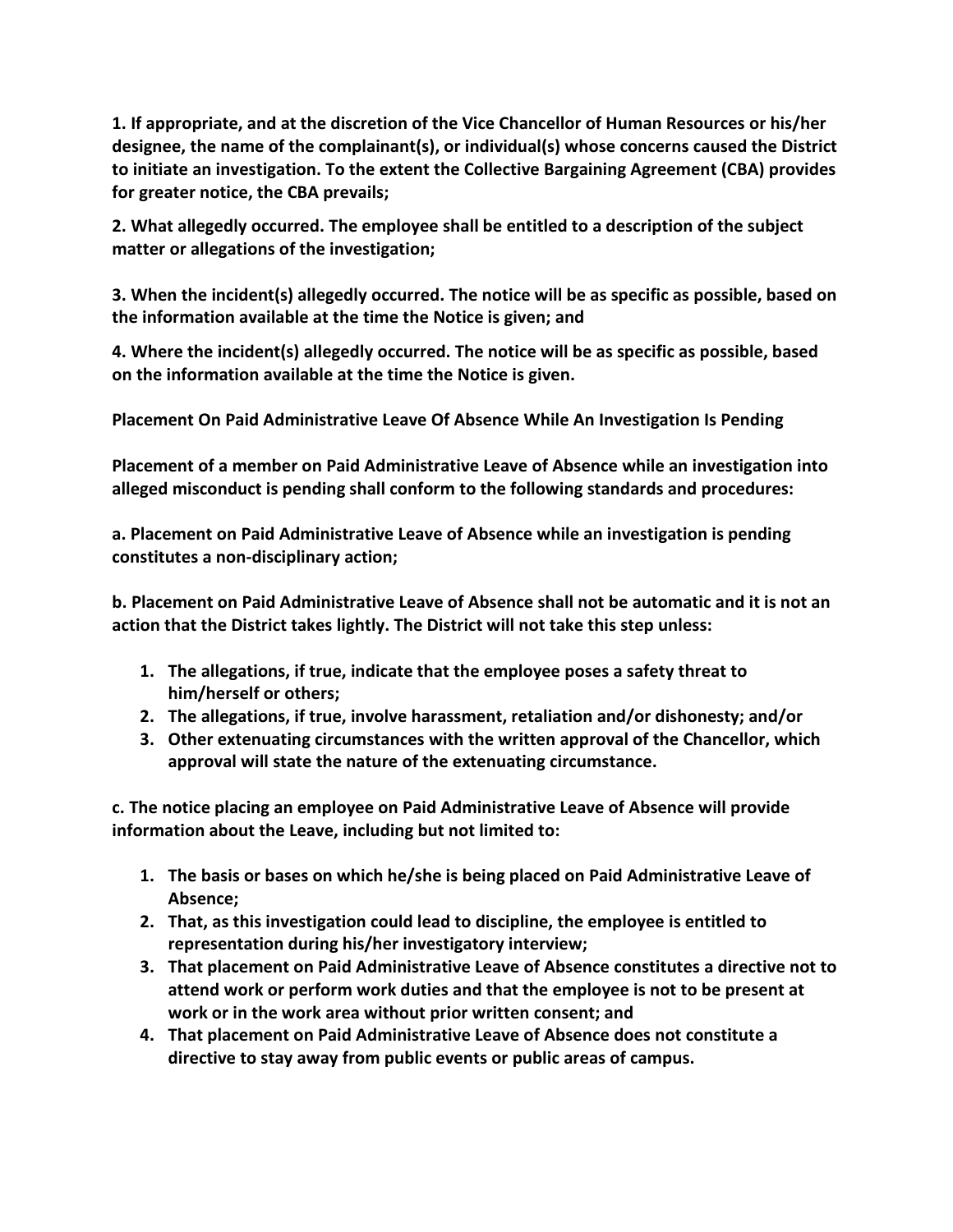**Completion of Investigation and Notice Of Completion** 

**Every effort will be made to complete the investigation within ninety (90) days, and where this is not possible, the member under investigation will receive a status update on where the District is in its investigation and when it expects to be completed.**

#### **ARTICLE XX: JUST CAUSE AND PROGRESSIVE DISCIPLINE**

#### **Just Cause**

**A faculty member shall not be reprimanded, suspended, or dismissed without just cause.**

**The purpose of this article is to provide additional guidance and oversight for a faculty member experiencing difficulties in his/her work and to substantiate efforts at improvement.**

**If a faculty member receives a notice of discipline, the District shall include in that notice the faculty member's right to request AFT representation regarding the issue.**

**If a faculty member receives a written recommendation for a suspension or dismissal, the District shall include in the written recommendation the faculty member's right to request AFT representation prior to any further meeting(s) regarding the issue. In addition, the District shall notify AFT at the same time as the faculty member of the written recommendation for a suspension or dismissal.** 

**The following just cause guidelines shall be recognized:** 

- **a. The faculty member shall be adequately informed of the potential consequences of his/her conduct.**
- **b. A fair and objective investigation should reveal the necessity for disciplinary action.**
- **c. Rules and penalties should be applied fairly and equitably.**
- **d. Disciplinary action should be appropriate and reasonably related to the nature of the offense.**
- **e. Progressive discipline shall be utilized except for conduct which is of such a nature that progressive discipline normally would not result in corrective conduct. The elements of progressive discipline shall be administered in a timely manner.**

**Steps in the discipline process include (exceptions to the due process steps may occur when the nature of the conduct warrants an exception):**